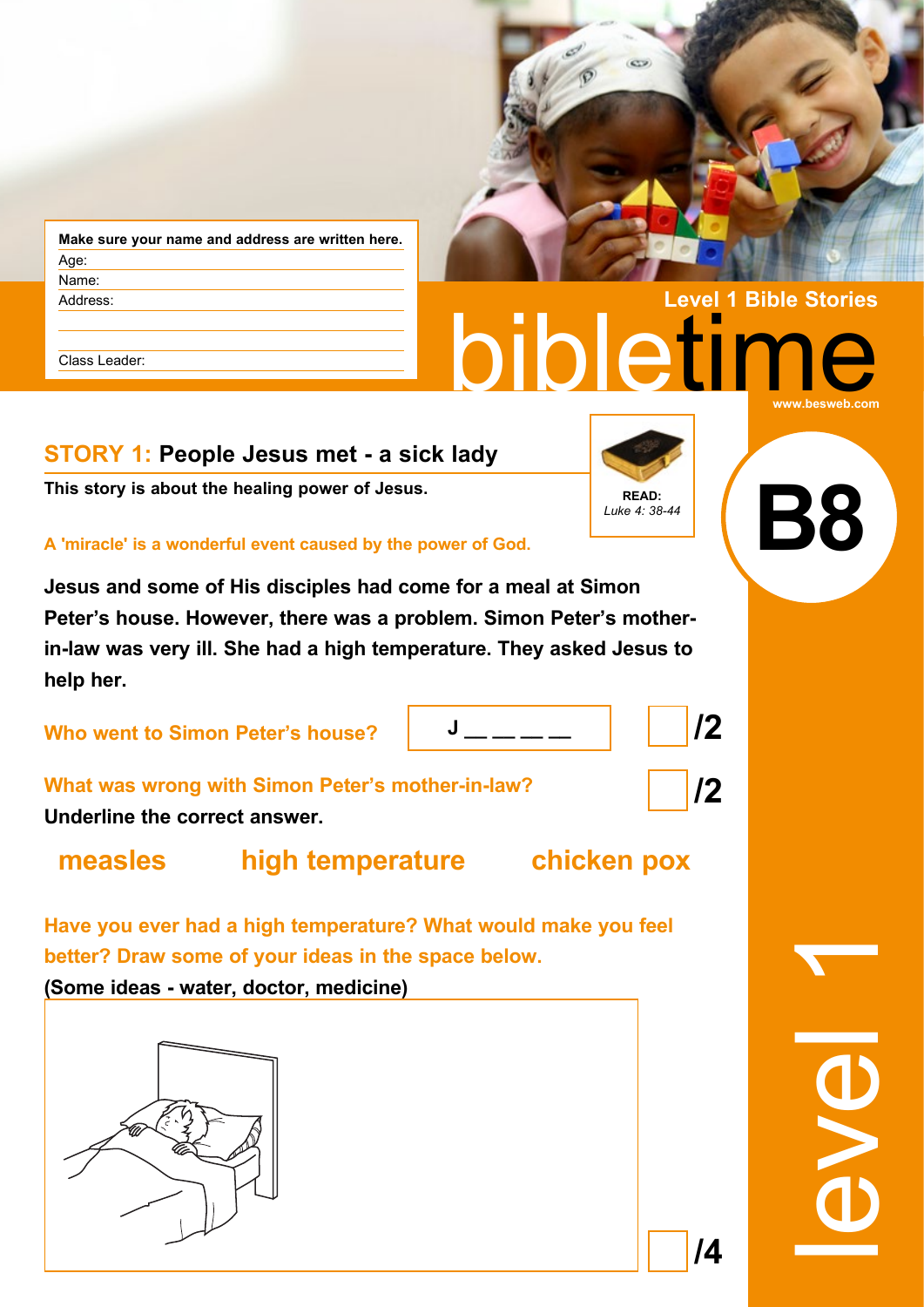**Immediately, Jesus made the lady better. He told the fever to go! At once Simon's mother-in-law got up and started to serve the meal. It was a miracle!**

**Do you ever invite people to your house for dinner? Draw your favourite food on the plate.**



**The Bible says that Jesus has the power to change people's lives.**

**TOTAL:**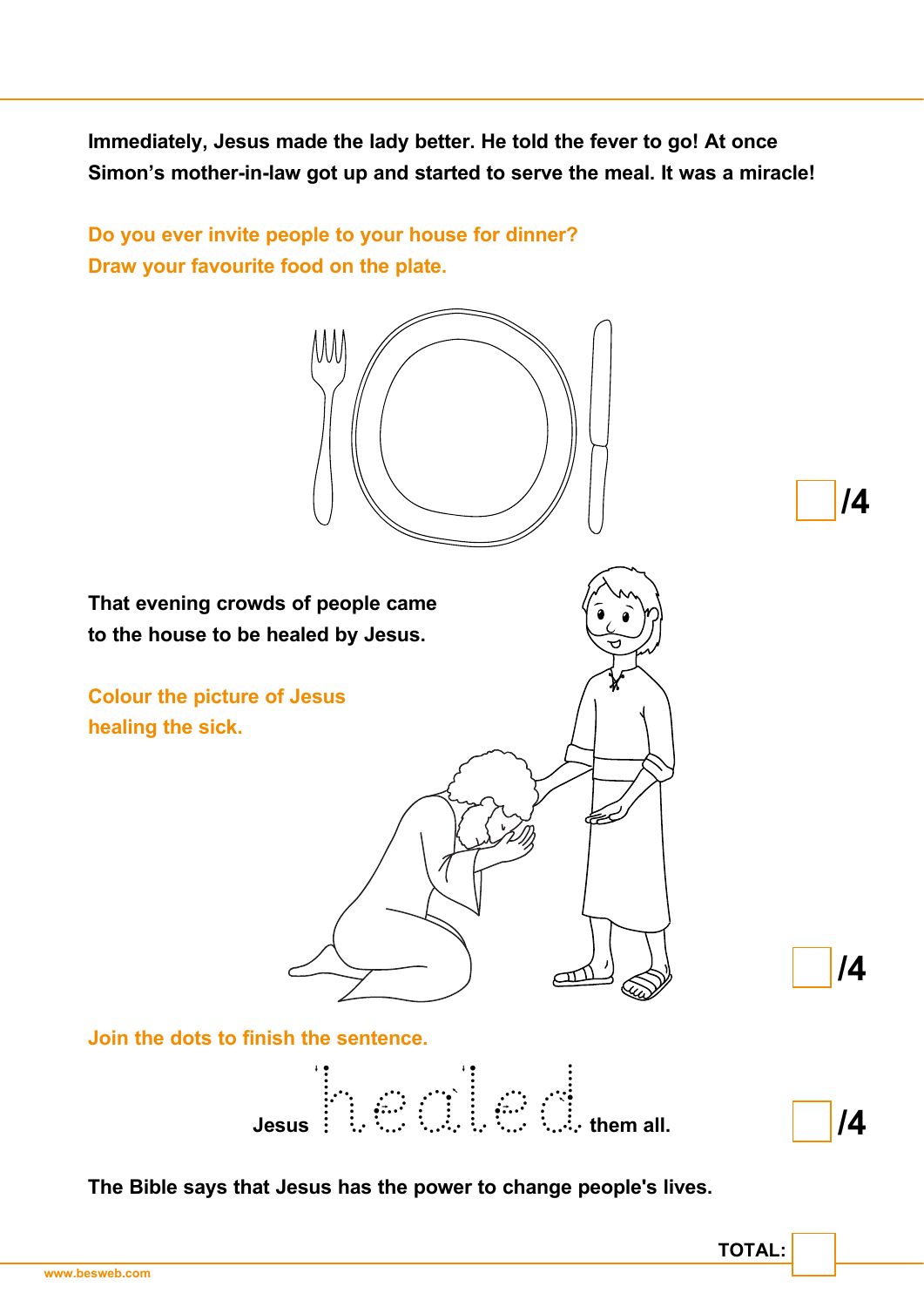

**STORY 2: People Jesus met - a man with leprosy**

This story is about the love of Jesus. **A CONSTANDING THE READ:** READ:



**When you have measles or chicken pox you cannot go to school, because somebody might catch it. In the days of Jesus there was a terrible skin disease, called leprosy, which quickly spread from person to person.**

**People who had leprosy had to live away from their homes and families. They had to stay away from everyone!**



**One day, a man with leprosy met Jesus. He pleaded with Him to make him better. "Lord, if You are willing, You can make me better," he said.**

**What did the man say to Jesus? Fill in the words in the correct places.**

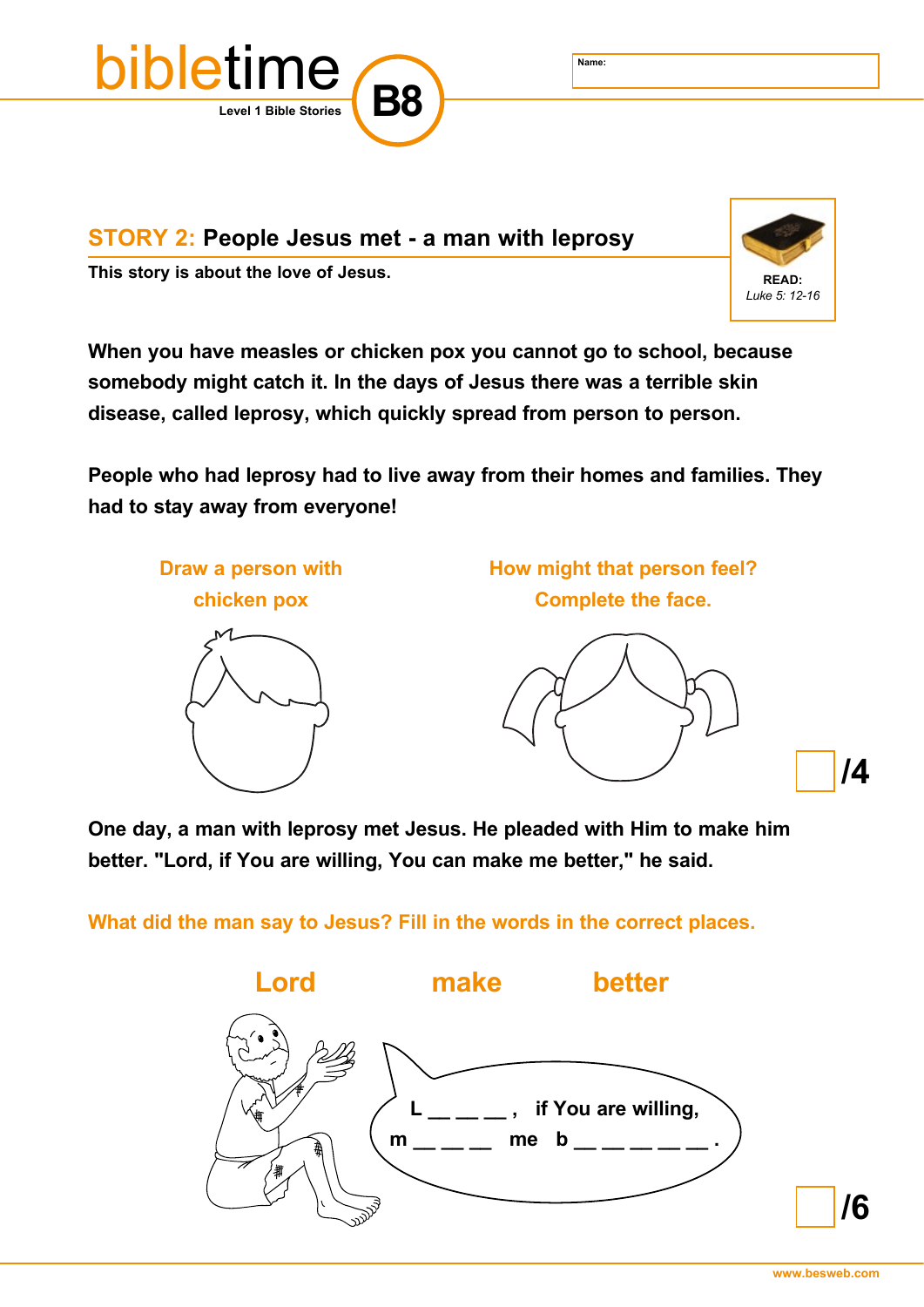**Jesus looked at the man and wanted to help him. He had a great love for all who needed Him.**

**He did something wonderful. He actually touched the man! Jesus didn't get leprosy, but the man was immediately better! How pleased the man must have been! Jesus had changed his life. He was well again.**

**Colour Jesus and draw the man He touched.**



**/4**

**/6**

**TOTAL:**

**Jesus showed how much He loved the man.**

**Jesus showed love to everyone He met. How could you show love to someone today?**

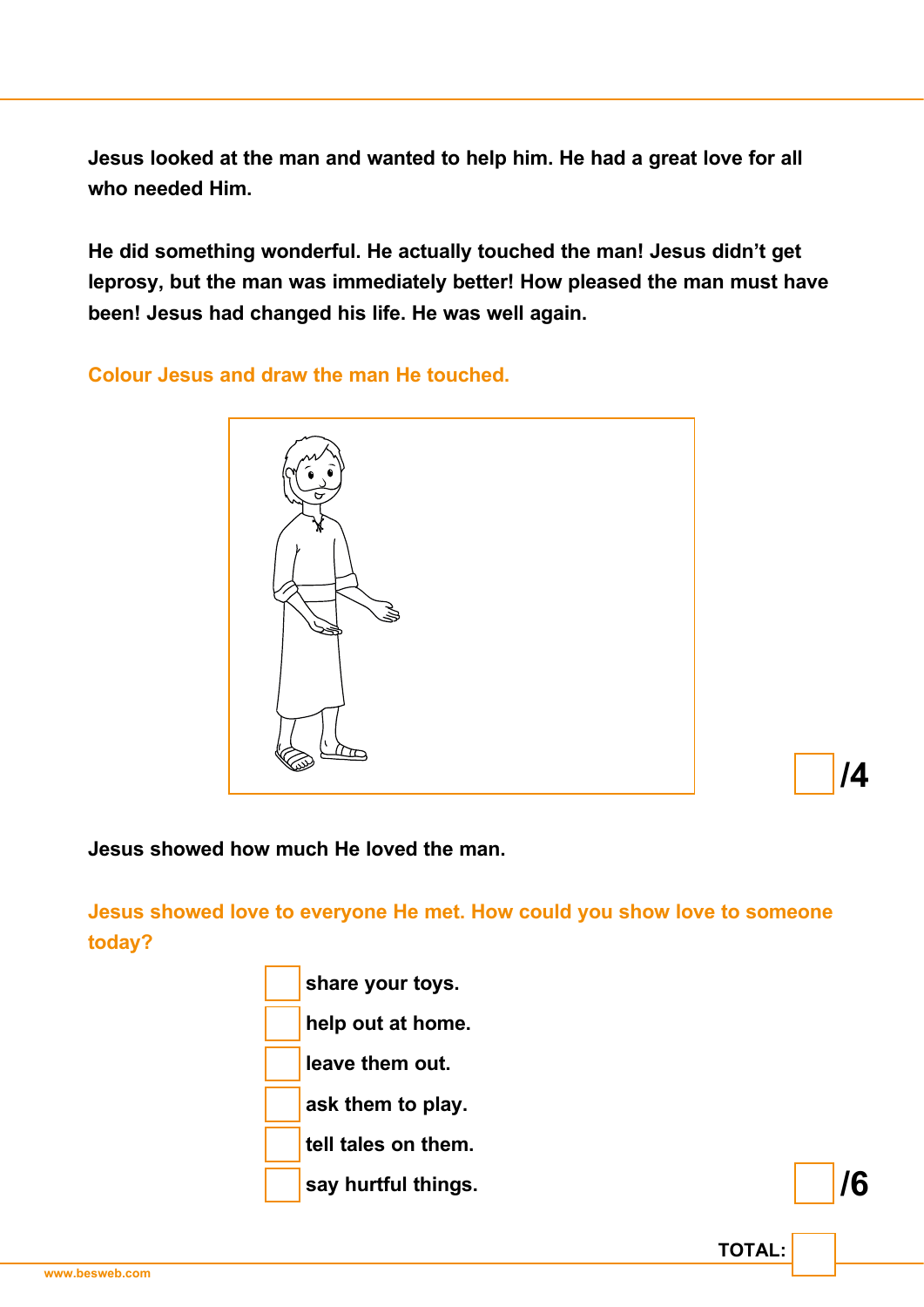

## **STORY 3: People Jesus met - a helpless man**

This story is about how Jesus forgives. **A CONSTANDING THE READ:** READ:



**People from many places had come to listen to Jesus.** 



**He was in a house that was very crowded. Four men tried to bring their sick friend, who was lying on a bed, into the house.**

**It was impossible, so they carried him up on to the roof. Then they made a hole and let him down in front of Jesus. Jesus was very pleased to see their faith in Him.**



**/5**

**/5**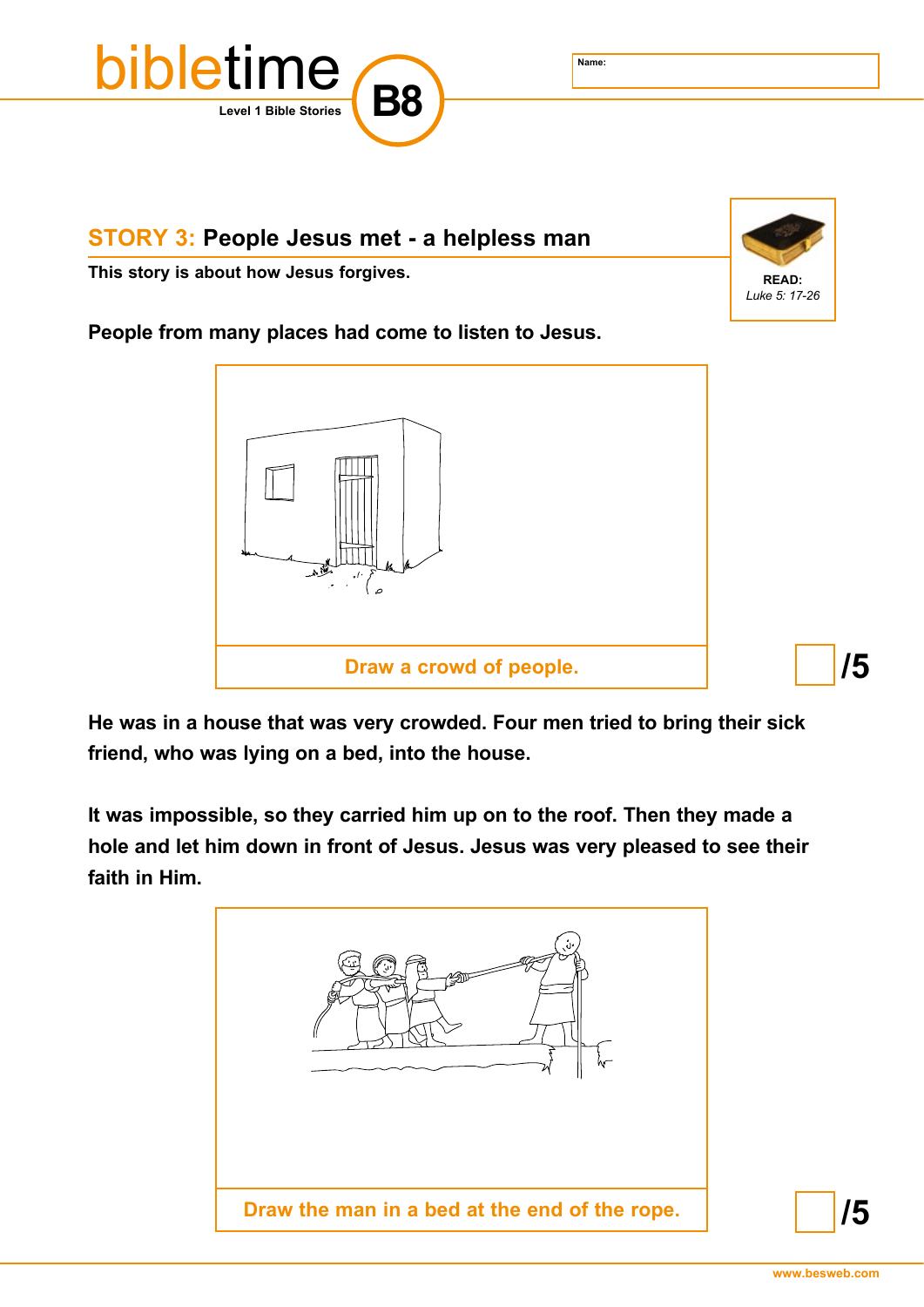**He knew their sick friend had done wrong things, so He said, "Friend, your sins are forgiven."**



**The people in the house did not believe that Jesus could forgive sins. To prove to them that He is able to forgive sins, Jesus told the helpless man to stand up. To everyone's surprise, he got up at once, and went home, praising God.**



**TOTAL:**

**/5**

**The Bible says that Jesus has the power to forgive everybody's sin.**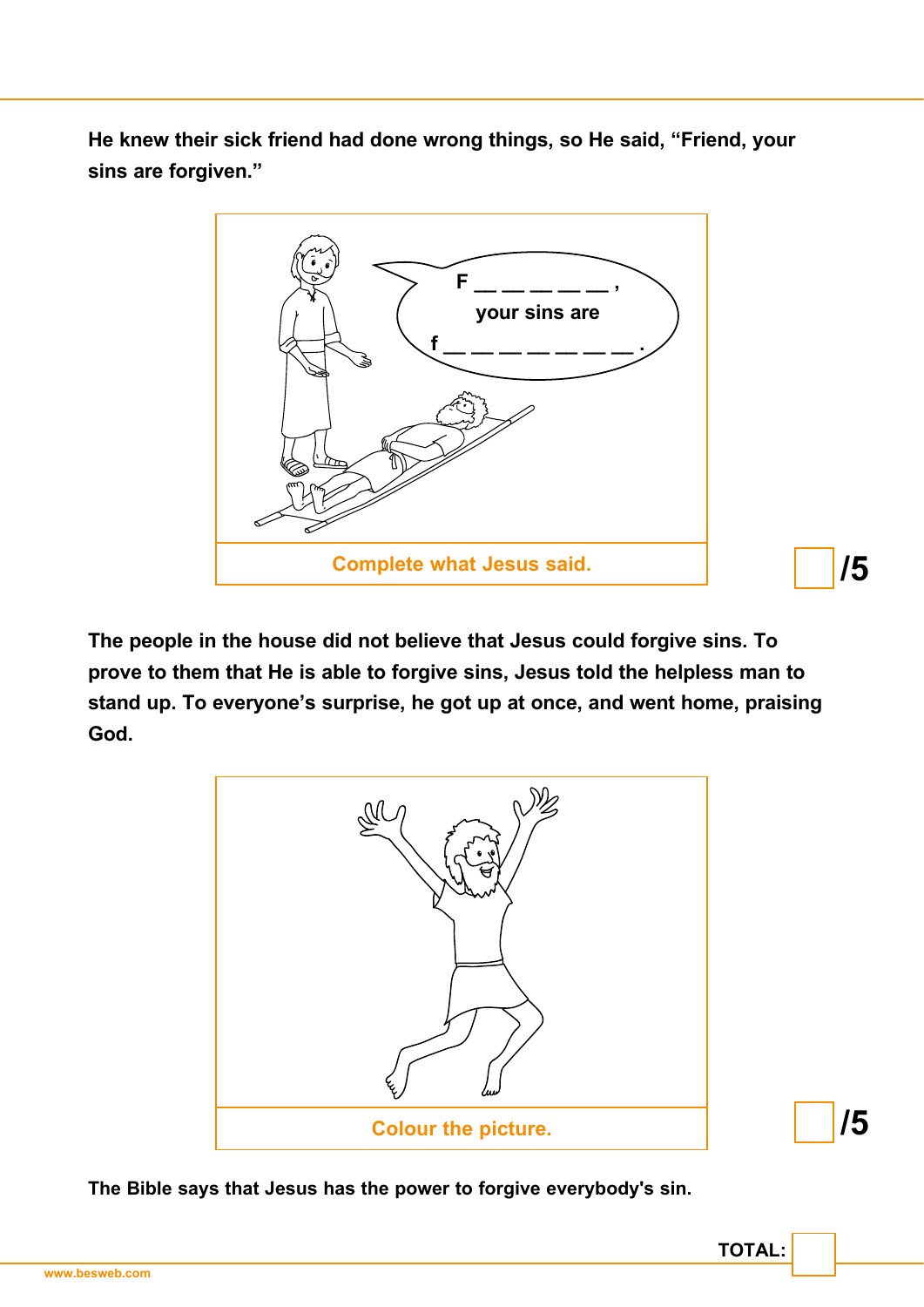

## **STORY 4: People Jesus met - Matthew**

This story is about following Jesus. **A state of the COV of the COV of the READ:** READ:



**Levi, or Matthew as he is usually called, was a busy man. He collected taxes from the people of his town. Nobody liked him because he worked for the Romans. Perhaps he sometimes took more money than he should.**

**One day Jesus came to Matthew's town. He said to Matthew, "Follow Me!"**

**Draw money on Matthew's table. Complete what Jesus said to him.**



**Matthew immediately got up, left his job, and followed Jesus.**

**Put what Matthew did in the correct order from 1 to 3.**





**/4**